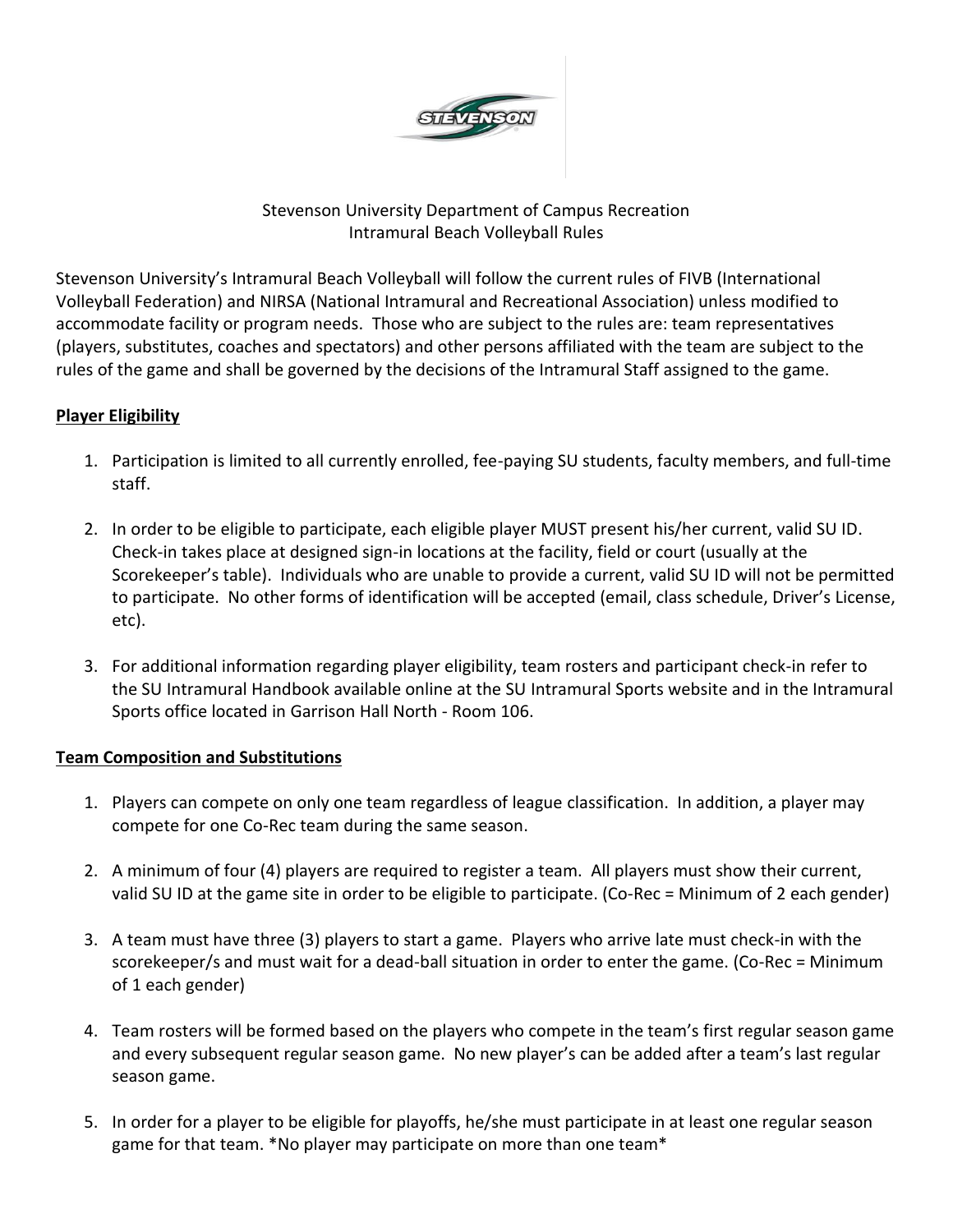- 6. Players may only substitute on dead ball situations. Substitutes must be from the serving team and enter into the rotation in the serving position only. The only exception to this rule is if the substitution is replacing an injured player. The substitute must enter the game before the serve. Once entering the game, the substitute must play through the entire rotation once before he/she can be removed from the game. There is no limit to the number of individual entries or team substitutions in one game.
- 7. If a player becomes injured and cannot immediately play, he/she must leave the court. If the team wants the injured player to remain in the game, and the player cannot continue immediately, the team must use a charged time-out. Any player who is injured or bleeding, has an open wound, or has an excessive amount of blood on the uniform must leave the game.

## **Equipment and Playing Field**

- 1. The game ball will be provided by the Intramural Sports Staff.
- 2. Players have the option to play barefoot or wear athletic sneakers.
- 3. Jewelry is NOT allowed to be worn by any participant during the game. Jewelry consists of visible rings (wedding bands), watches, necklaces, earrings, studs (including tongue or lip rings), bracelets (metal or cloth) and any other such similar jewelry. Medical alert bracelets must be taped to the body or secured under clothing such as a sock to be worn during play. Taping of any other forms of jewelry, other than a medical bracelet, is prohibited. Players are subject to ejection for failure to remove jewelry.
- 4. The court shall be regulation size with a net height of 7' 11" for men's matches, 7' 8" for co-rec matches and 7' 4" for women's matches.
- 5. All additional players, coaches and spectators should be no less than 2 yards behind the sidelines.

## **Match Time, Length and Scoring**

- 1. Game time is forfeit time. Any team that forfeits a game can jeopardize any playoff potential due to a low sportsmanship rating. Teams who forfeit more than once will be dropped from the league.
- 2. All matches will be best 2 of 3 games. Each game will have a 15 minute time limit.
	- a. If the scored is tied after 15 minutes have been played, the team scoring the next point will be declared the winner of that game.
- 3. The choice of serve or playing area is decided by a coin toss by the officials between the captains of each team before the first game. If more than one game is played, the team not serving first in the first game of the match shall serve first in the second game. If a third game is needed the officials will conduct an additional coin toss to determine who will serve.
- 4. All games will use the rally scoring system with a point awarded on each service regardless of which team served. Points are scored on side-outs with serve also changing sides.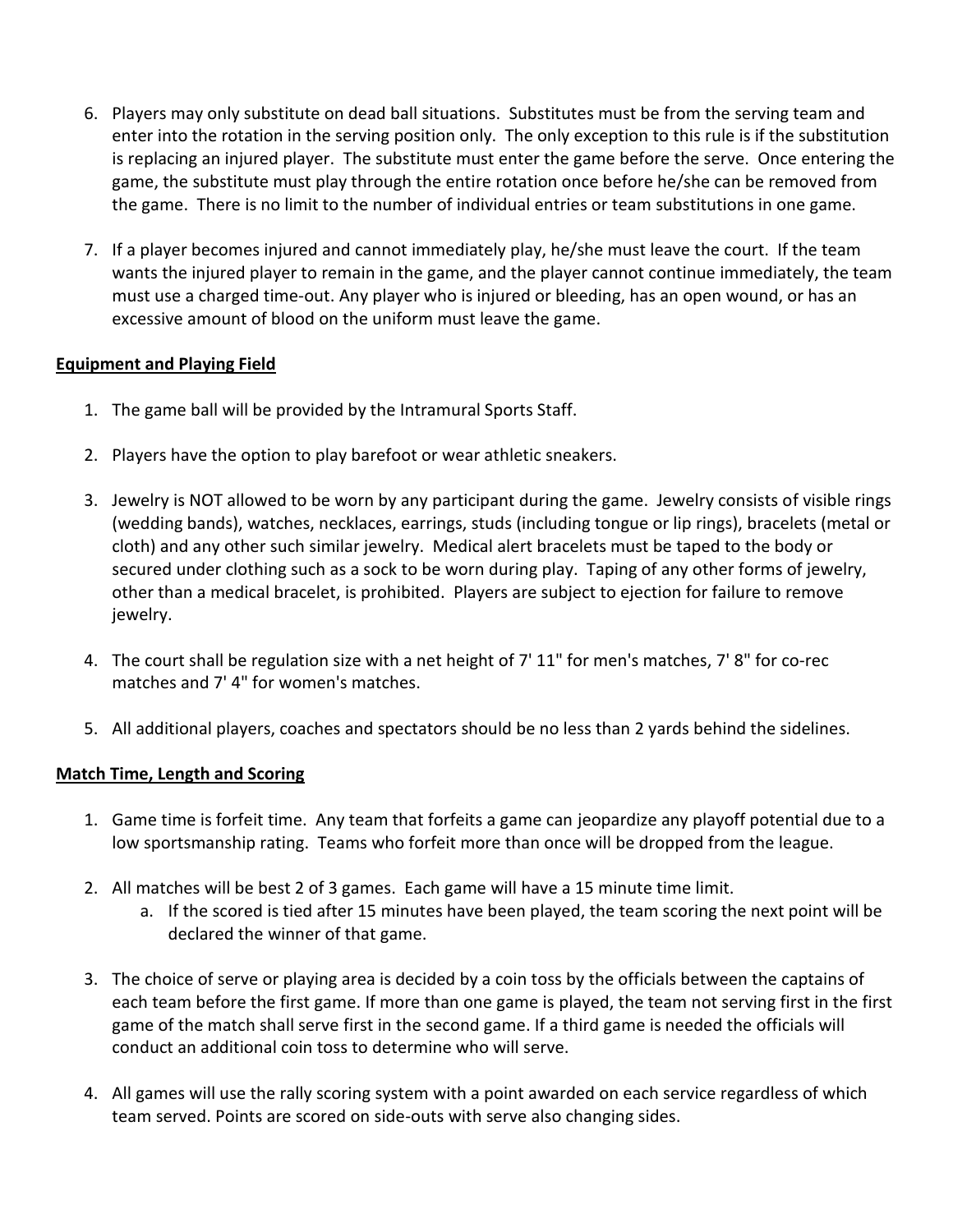- a. In the first and second games, the game will be won when one team has scored 25 points and has at least a 2-point advantage over the opponent. No game shall exceed 28 points. If the teams are tied at 27-27, the next point scored will determine the winner.
- b. The third and final game will be won when one team has scored 15 points and has at least a 2 point advantage over the opponent. There will be a cap of 18 points in the third game.
- 5. Each team will have one 30 second time out during each game. Unused time outs will not carry over into the next game. Time outs can only be requested when play is stop either in between games or in between points.

## **Serve and Rotation**

- 1. At the instant the ball is hit for service, the server may not be in contact with the endline, the court, or the floor outside the two lines marking the service area. The server may stand on or between the two lines or their extensions which mark the service area. The service area spans the entire endline. All other players must have both feet inside the court.
- 2. A served ball is dead if it is hit illegally or before the referee has signaled to begin service. The ball must be hit with one hand. An illegally hit serve results in loss of service. If the ball is served before the referee signals for service, a re-serve results, on the first infraction only.
- 3. A server is given 5 seconds to contact the ball for service after the referee's first whistle.
- 4. A server will be allowed one release and drop per service term.
- 5. A served ball is dead and a point is awarded if the ball crosses the net entirely outside the antenna, touches the antenna, touches the ceiling, or any obstruction, lands on the floor on the server's side of the net, passes under the net, or lands outside of the opponent's court. A serve that touches the net and continues over to the opponent's side of the court is a legal serve and the ball is in play.
- 6. The team which receives the ball for service after a sideout shall rotate clockwise before serving. (This includes a team's first service in a game after their opponent's first serve).
- 7. At the time the ball is served, the players of each team must be within their respective court positions.
	- a. No center position player may be nearer the sideline than that respective sideline player.
	- b. No backline player may be nearer the net than the corresponding front line player.
	- c. Center Back may completely overlap the right back when right back is serving as long as center back does not act as a screen.
	- d. All players except the server must be within the court as the ball is served. After the ball is hit for the serve, players may move from their respective positions. (The position of players is judged according to the position of their feet in contact with the floor at the time the ball is contacted for service.)
- 6. At the moment of service it is illegal for players of the serving team to wave their arms, jump, or form groups of two or more players for the purpose of forming a screen to conceal the action of the server. The referee will be the sole judge of this action which does not have to be deliberate to be a fault.
- 7. A player may not attack or block a serve. The action is illegal as soon as contact is made regardless of the player's position on the court or whether the ball is returned to the opponents.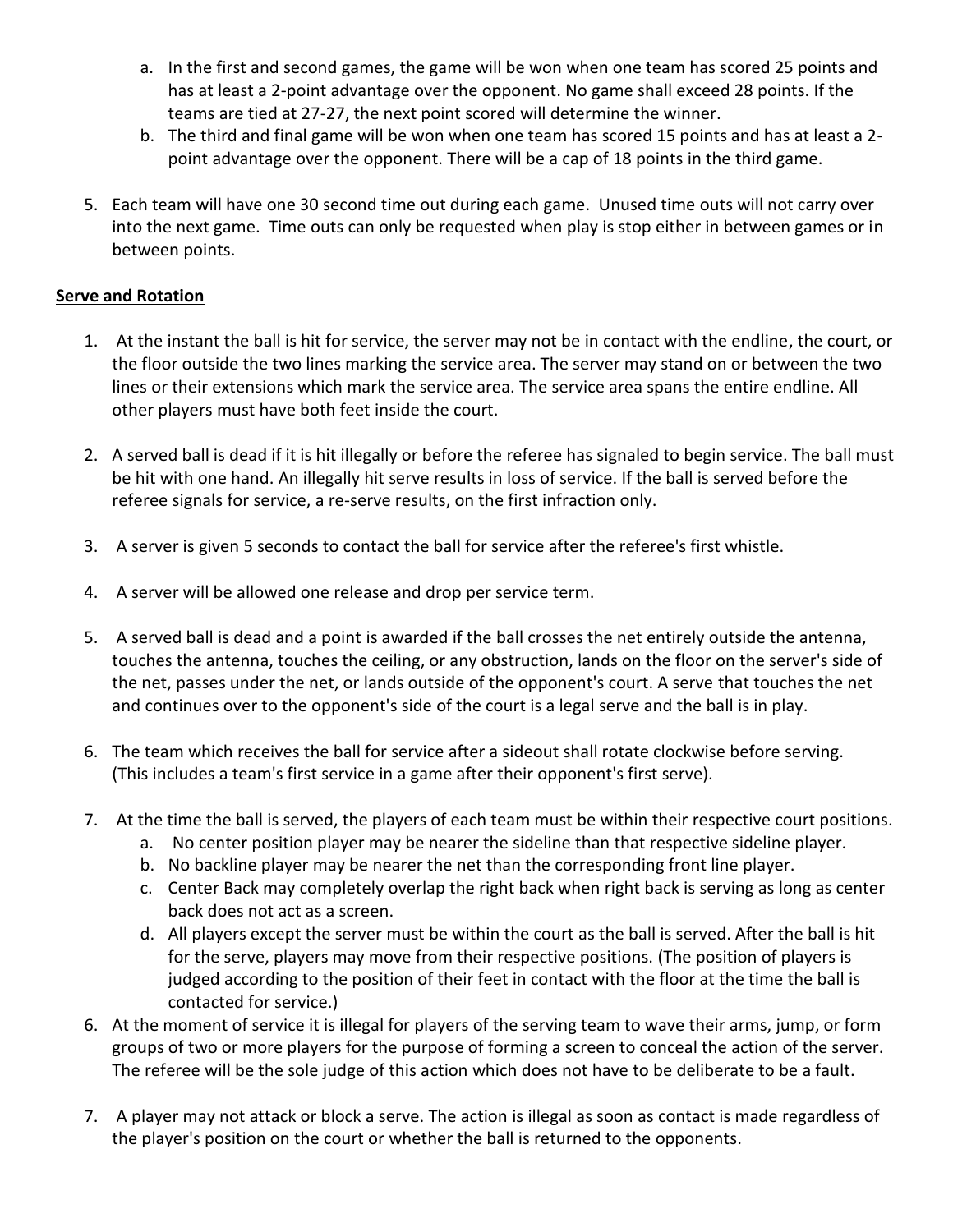#### **Blocking and Attacking the Ball**

- 1. Only front row players may take part in a block.
- 2. A player may not reach over the net to attack the ball. A player may reach over the net during the follow through after a spike, or during a block on a team's attack or third team hit.
- 3. Back line players may not block, or attempt to block, nor may a back line player attack the ball above the height of the net in front of the 3-meter line.
- 4. If two teammates contact the ball simultaneously, this is considered one contact, and either of the players may make the next play on the ball. (This does not include action on block attempts.)
- 5. Players may have successive contacts of the ball during a single attempt to make the first team hit of the ball coming from their opponents (includes serves). Even if the ball is blocked, provided there is no finger action used during the effort and the ball is not held or thrown.
- 6. If two opposing players contact the ball simultaneously above the net, either may play the ball on the next hit for the first of their team's three hits. If the ball visibly comes to rest during simultaneous contacts by opposing players, the referee will direct a replay. The player on the side opposite the projected flight after a simultaneous contact is considered to have contacted it last.
- 7. The net may not be touched by a player while the ball is alive. If the ball is driven into the net with such force as to cause the net to contact an opponent, such contact shall not be considered a fault. Inadvertent contact of the net by the hair may be overlooked by the official.
- 8. The lines are considered part of the court; thus any part of the ball hitting a line is inbounds.
- 9. A player may be on the centerline and over the line as long as some part of their encroaching foot remains in contact with the line. Contact with any other part of a player's body with the opponent's side of the court during play constitutes a fault.
- 10. A player may go outside the court and may cross the extension of the centerline, but if playing the ball, the ball must not be completely across the centerline extension. Players may not enter another court that is being used to play a ball.
- 11. Any attempt to distract a player by yelling, stomping the feet, or distracting action will result in unsportsmanlike conduct and that player will be disqualified.

#### 12. A ball is dead if:

- a. It touches the ground.
- b. It hits the antenna.
- c. The ball becomes lodged or momentarily comes to rest on any obstruction over the court.
- d. It is whistled dead by an official for any reason.
- 13. Any ball that has been caused by your team to strike the ceiling or ceiling fixtures on your half of the court may be played again by your team provided that the third hit has not already occurred. The hit on the ceiling does not count as one of your team's three allowed contacts.